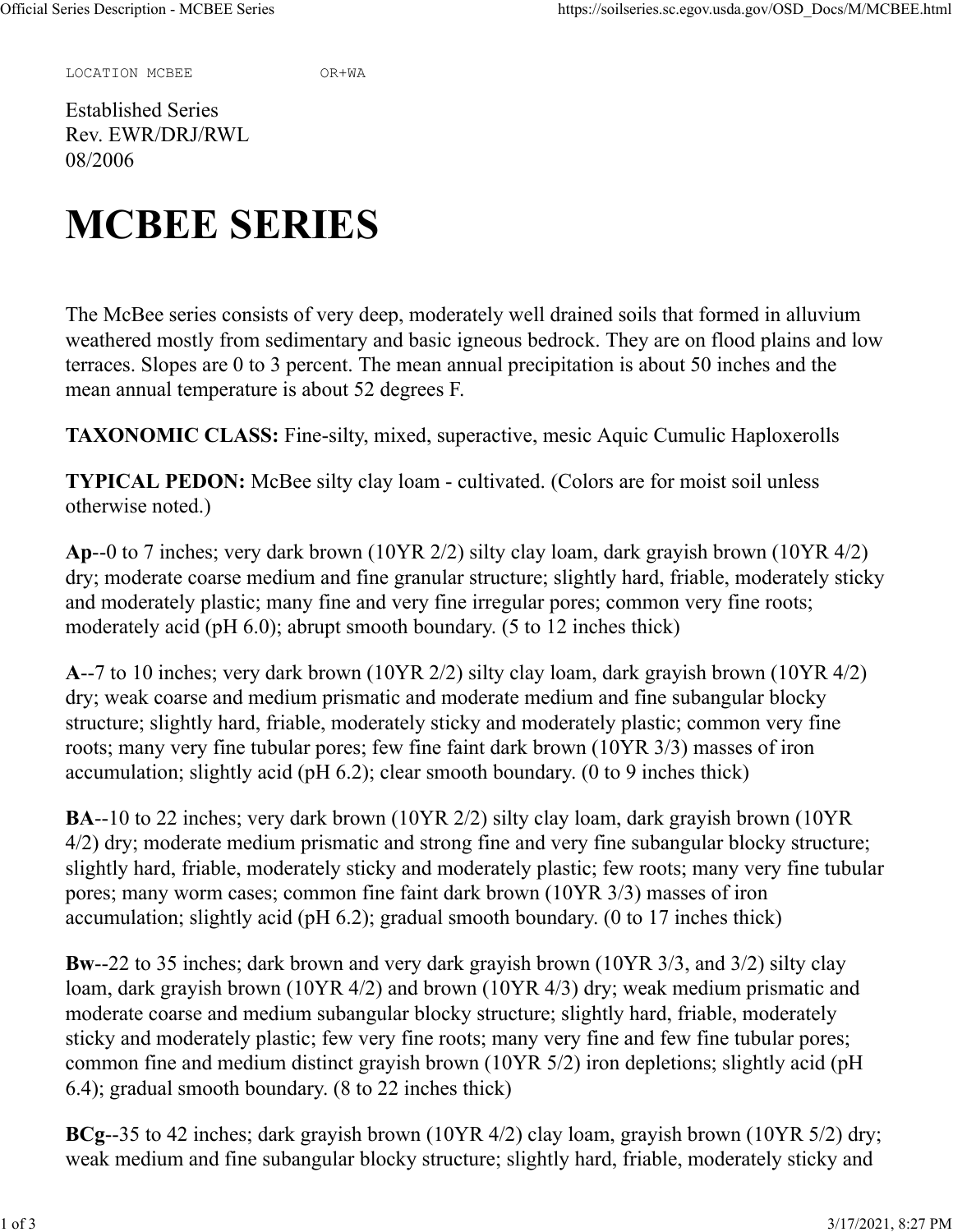moderately plastic; few roots; many very fine and few fine tubular pores; many fine and medium distinct grayish brown (10YR 5/2) iron depletions and common fine prominent strong brown  $(7.5YR 5/6)$  masses of iron accumulation; slightly acid (pH 6.4); gradual smooth boundary. (0 to 22 inches thick)

**Cg**--42 to 65 inches; dark gray (10YR 4/1) clay loam, gray (10YR 5/1) dry; massive; many very fine and few fine pores; many medium and fine distinct dark brown (10YR 3/3) masses of iron accumulation; slightly acid (pH 6.4).

**TYPE LOCATION:** Marion County, Oregon; about 3/16 mile east of farmstead, north edge of walnut orchard; about 1,100 feet north and 200 feet west of the SW corner of section 6, T. 6 S., R. 1 E. Willamette Meridian. Scotts Mills, Oregon USGS 7.5 minute quad. Latitude 45 degrees, 04 minutes, 28 seconds N.; Longitude 122 degrees, 43 minutes, 24 seconds W. NAD 27.

**RANGE IN CHARACTERISTICS:** The mean annual soil temperature ranges from 52 to 55 degrees F. The solum is 30 to 48 inches thick. The soil is dry throughout the 4 to 12 inch control section for 45 to 60 consecutive days during the summer within MLRA 2 but ranges to 90 days in MLRA 5. The 10 to 40 inch pscs has 25 to 35 percent clay. Rock fragments are commonly absent in the texture control section but the content ranges from 0 to 35 percent in the BC and C horizons. The solum has hue of 10YR or 7.5YR. The mollic epipedon is 20 to 40 inches thick. Depth to aquic conditions with chroma of 2 or less, with or without redox concentrations is 20 to 30 inches.

The A horizon has value of 2 or 3 moist, and 4 or 5 dry and chroma of 2 or 3 moist or dry. Texture is silt loam or silty clay loam. Reaction is slightly acid or moderately acid.

The AB or BA horizons, when present, have value of 2 or 3 moist, 4 or 5 dry and chroma of 2 or 3 moist and dry. Texture is silt loam or silty clay loam. Reaction is slightly acid or moderately acid.

The Bw horizon has value of 2 to 4 moist, and 4 to 6 dry and chroma of 2 to 4 moist and dry. Texture is silty clay loam, silt loam or clay loam. It has 25 to 35 percnet clay and less than 15 percent coarser than very fine sand. Reaction is moderately acid to neutral.

The BC horizon, when present, has hue of 10YR or 2.5Y, value of 4 or 5 moist, 5 or 6 dry and chroma of 2 to 4 moist and dry. Texture is silty clay loam, silt loam or clay loam. It has 25 to 35 percent clay and 0 to 15 percent gravel. Reaction is slightly acid or neutral.

The C horizon has hue of 10YR or 2.5Y, value of 4 to 6 moist, 5 to 7 dry and chroma of 1 to 3 moist and dry. Texture is clay loam, loam, silt loam, silty clay loam, clay or silty clay. It has 25 to 45 percent clay and 0 to 50 percent gravel. Reaction is moderately acid to neutral.

**COMPETING SERIES:** This is the Cald series. Cald soils are silt loam throughout the texture particle-size control section, formed in alluvium from loess, and have a mean annual soil temperature of 47 to 51 degrees F.